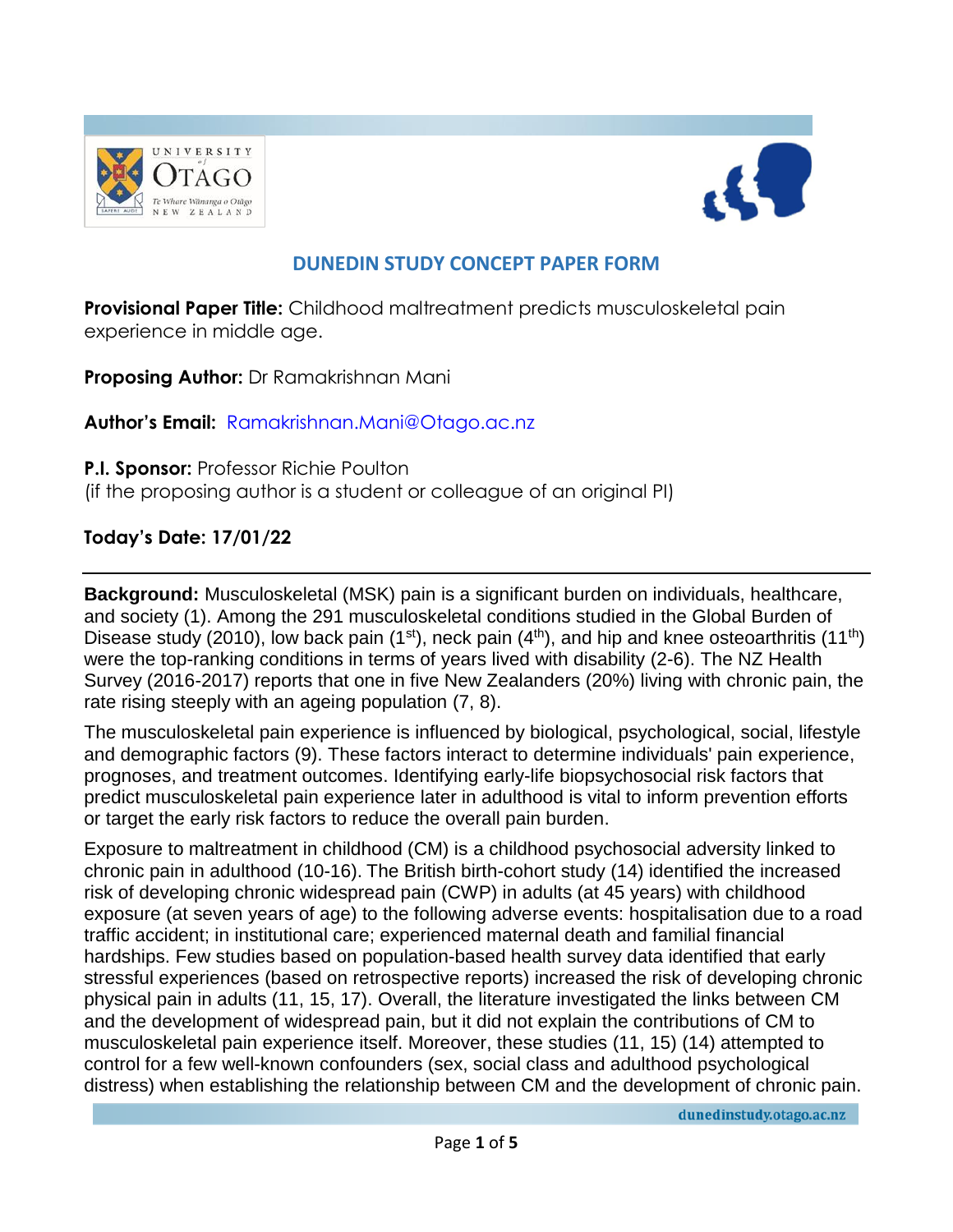However, the models did not control for early-life stress exposures (18, 19) and those cooccurring to the exposures (e.g. childhood behaviours) (20-23), known to increase the likelihood of reporting CWP at the age of 45 years (14, 21-23). Thus, we do not know the independent contributions of CM on musculoskeletal pain experiences (pain severity interference and coping).

**Why it matters:** Prevention/early intervention is the best way to reduce the burden of pain in adulthood. Childhood maltreatment can be one of the targets for prevention and early intervention for reducing the pain burden in adulthood.

### **Study objectives:**

- To investigate whether childhood maltreatment is associated with musculoskeletal pain experiences 30 years later.
- To investigate whether other co-occurring childhood risk factors influence any observed associations.

*Childhood Maltreatment: The measure of childhood maltreatment is a cumulative index of five maltreatment indicators [Atypical maternal behaviour, Harsh discipline, Disruptive caregiver changes, Physical abuse and Sexual abuse] during childhood (from ages 3 to 11 years).* 

*Musculoskeletal pain experiences [on the assessment day & in the past year] were characterised by the painful body sites, pain severity, pain interference in life, pain type, pain coping strategies at age 45.*

**Data analysis methods:** All analyses will be conducted in SPSS version 27 (IBM Corp, 2021). Multiple linear/logistic regression analyses will be conducted to assess the relationship between childhood maltreatment (CM) and pain measures in adulthood. We propose two primary analyses:

- 1. **Primary analysis 1** would report musculoskeletal pain experience descriptively at Phase 45 by sex and the total sample.
- 2. **Primary analysis 2** would investigate the associations between childhood maltreatment (Phases 3-11) and pain experience (phase 45). The models will be controlled for potential covariates to explore the unique contribution of CM to the musculoskeletal pain experience, and any observed association might be attributable to risk factors ancestral and cooccurring to the primary exposure of interest.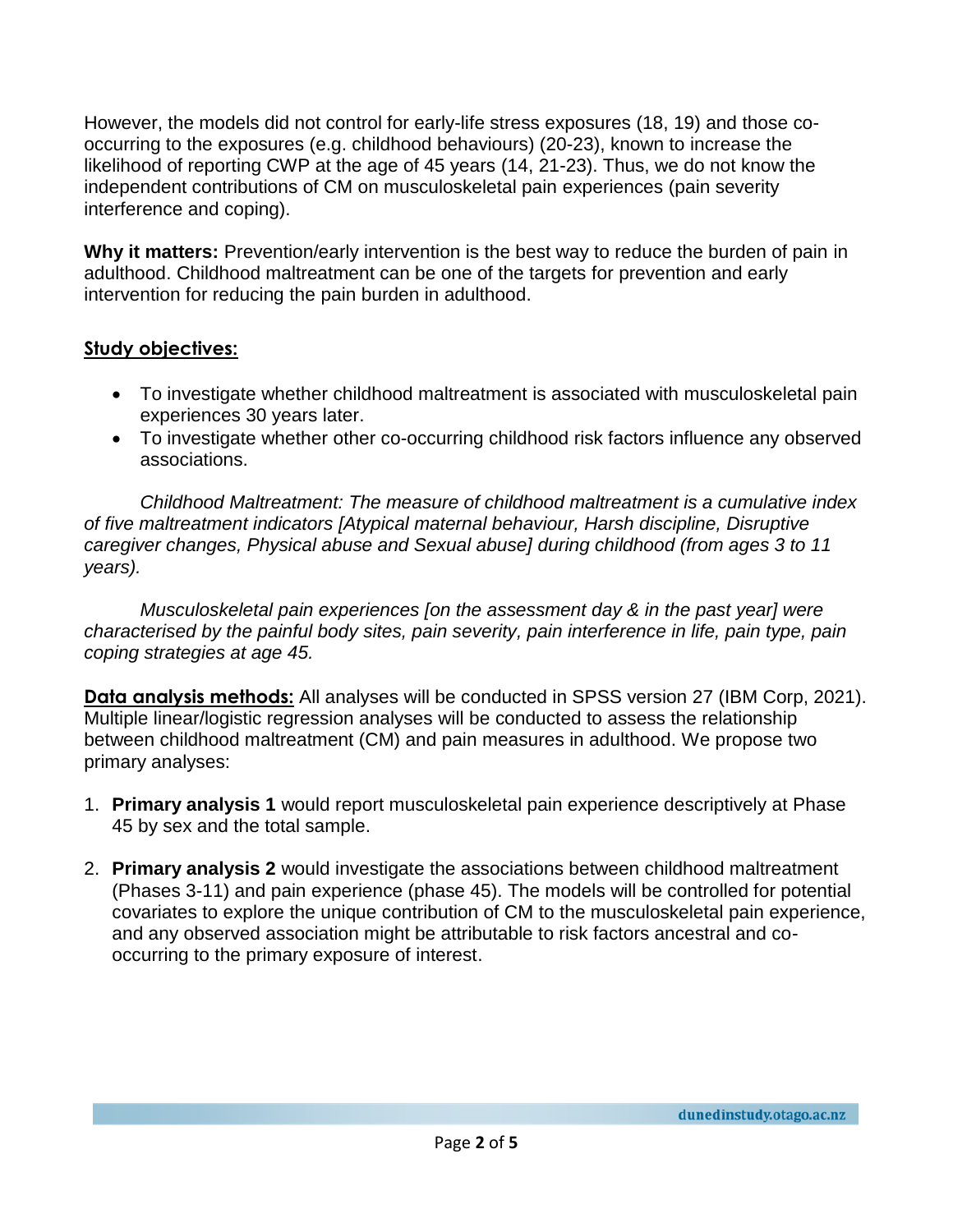#### **Variables needed at which ages:**

**Primary predictor variable (Phases 3-11)**: Childhood maltreatment (categories: no, definite, probable).

**Primary outcome variables (Phase-45):** Pain severity and pain interference (on the assessment day and in the past 12 months), number of pain areas, widespread pain and coping statements.

**Covariates (phases 0-11):** Sex, childhood socioeconomic status, childhood IQ, and childhood behaviours.

**Demographics (phase 45):** pain regions, pain type, pain medications intake/any pain meds in the last year, history of serious injuries, migraine/headaches, and arthritis.

#### **Significance of the Study (for theory, research methods or clinical practice):**

**Developing robust evidence**: Musculoskeletal pain is a global health priority; therefore, it is vital to determine early risk factors associated with its experience. Adverse childhood exposures (ACE) can shape the musculoskeletal pain experience in adulthood through multiple biopsychosocial behavioural mechanisms. The Dunedin Study has prospectively collected ACEs, including childhood maltreatment, other childhood exposures, and potential mechanistic factors that may explain pain experience in adulthood. This robust data can help test the evidence for independent contributions of CM on adulthood pain experiences by taking into account co-exposures, ancestral exposures, and other potential confounders. Moreover, this proposed prospective investigation would also reveal other childhood exposures' unique contributions to the adult musculoskeletal pain experience.

**Clinical practice:** Recognizing the contributions of CM to MSK pain experiences will highlight the importance of screening CM as part of clinical pain management.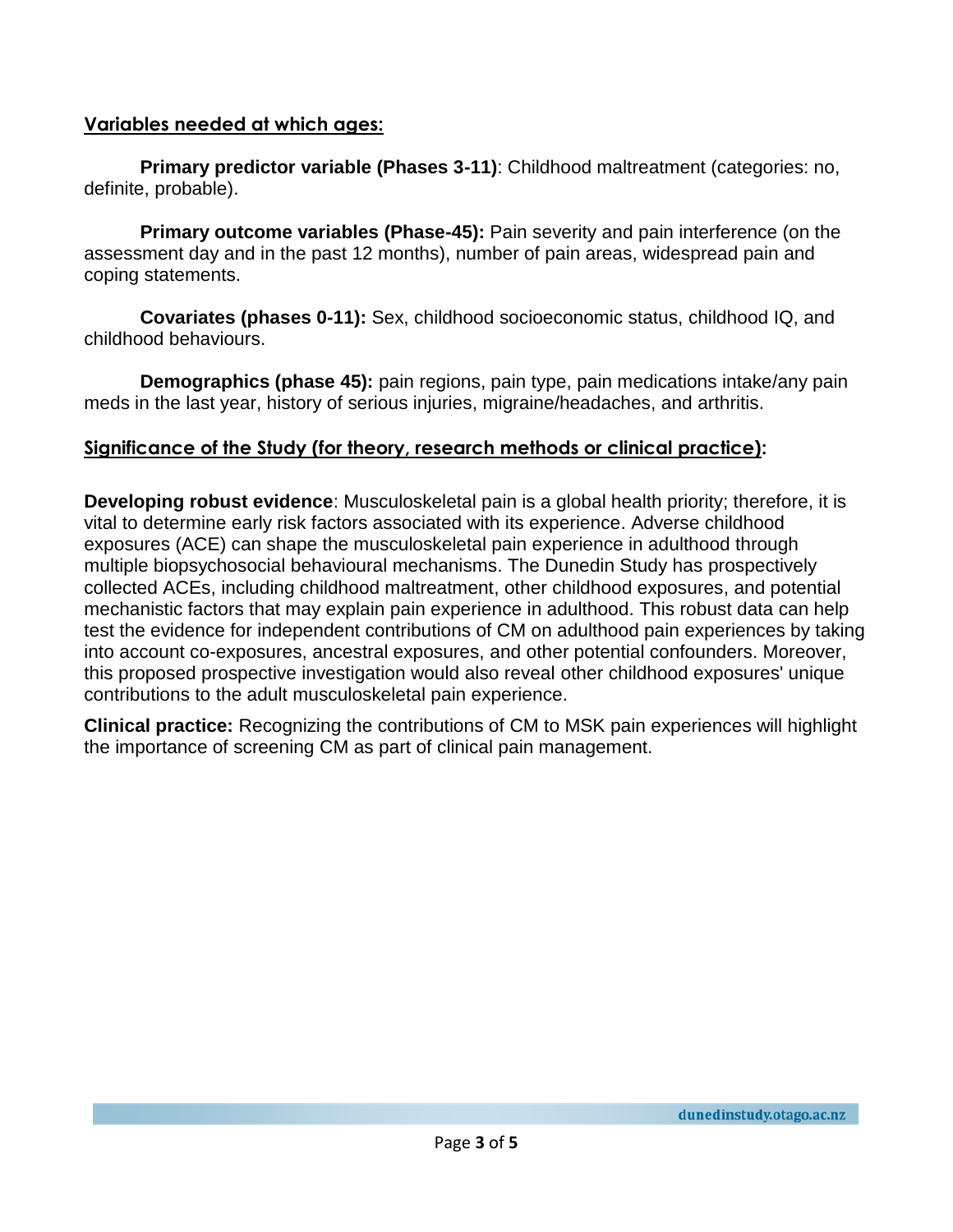## **References:**

1. Briggs AM, Cross MJ, Hoy DG, Sanchez-Riera L, Blyth FM, Woolf AD, et al. Musculoskeletal Health Conditions Represent a Global Threat to Healthy Aging: A Report for the 2015 World Health Organization World Report on Ageing and Health. Gerontologist. 2016;56 Suppl 2:S243-55.

2. Disease GBD, Injury I, Prevalence C. Global, regional, and national incidence, prevalence, and years lived with disability for 310 diseases and injuries, 1990-2015: a systematic analysis for the Global Burden of Disease Study 2015. Lancet. 2016;388(10053):1545-602.

3. Hoy D, March L, Brooks P, Blyth F, Woolf A, Bain C, et al. The global burden of low back pain: estimates from the Global Burden of Disease 2010 study. Ann Rheum Dis. 2014;73(6):968-74.

4. Cross M, Smith E, Hoy D, Nolte S, Ackerman I, Fransen M, et al. The global burden of hip and knee osteoarthritis: Estimates from the Global Burden of Disease 2010 study. Annals of the Rheumatic Diseases. 2014;73(7):1323-30.

5. Smith E, Hoy DG, Cross M, Vos T, Naghavi M, Buchbinder R, et al. The global burden of other musculoskeletal disorders: estimates from the Global Burden of Disease 2010 study. Ann Rheum Dis. 2014;73(8):1462-9.

6. Hartvigsen J, Hancock MJ, Kongsted A, Louw Q, Ferreira ML, Genevay S, et al. What low back pain is and why we need to pay attention. Lancet. 2018;391(10137):2356-67.

7. MinistryofHealth. The Health of New Zealand Adults 2015/16: Key findings of the New Zealand Health Survey. Wellington2016.

8. Kennedy J, Roll JM, Schraudner T, Murphy S, McPherson S. Prevalence of persistent pain in the US adult population: new data from the 2010 national health interview survey. The Journal of Pain. 2014;15(10):979-84.

9. Gatchel RJ, Peng YB, Peters ML, Fuchs PN, Turk DC. The biopsychosocial approach to chronic pain: scientific advances and future directions. Psychol Bull. 2007;133(4):581-624.

10. Raphael KG, Chandler HK, Ciccone DS. Is childhood abuse a risk factor for chronic pain in adulthood? Current pain and headache reports. 2004;8(2):99-110.

11. England-Mason G, Casey R, Ferro M, MacMillan HL, Tonmyr L, Gonzalez A. Child maltreatment and adult multimorbidity: results from the Canadian Community Health Survey. Can J Public Health. 2018;109(4):561-72.

12. Buscemi V, Chang W-J, Liston MB, McAuley JH, Schabrun SM. The role of perceived stress and life stressors in the development of chronic musculoskeletal pain disorders: a systematic review. The Journal of Pain. 2019.

13. Davis DA, Luecken LJ, Zautra AJ. Are reports of childhood abuse related to the experience of chronic pain in adulthood?: a meta-analytic review of the literature. The Clinical journal of pain. 2005;21(5):398-405.

14. Jones GT, Power C, Macfarlane GJ. Adverse events in childhood and chronic widespread pain in adult life: Results from the 1958 British Birth Cohort Study. Pain. 2009;143(1-2):92-6.

15. Kopec JA, Sayre EC. Stressful experiences in childhood and chronic back pain in the general population. Clin J Pain. 2005;21(6):478-83.

16. Beal SJ, Kashikar-Zuck S, King C, Black W, Barnes J, Noll JG. Heightened risk of pain in young adult women with a history of childhood maltreatment: a prospective longitudinal study. Pain. 2020;161(1):156-65.